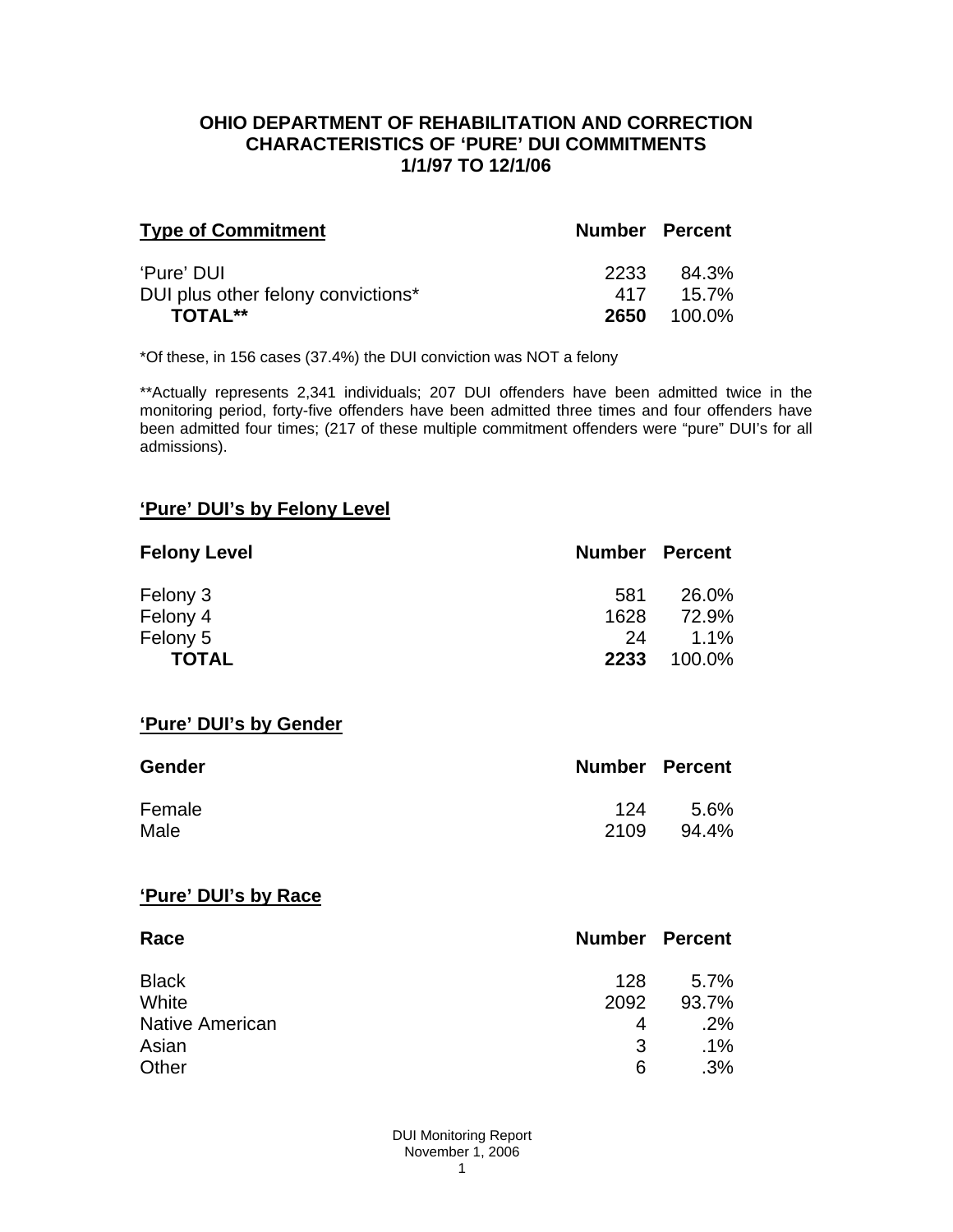# **'Pure' DUI's by Age at Commitment**

| <b>Age at Commitment</b> | <b>Number</b> | <b>Percent</b> |
|--------------------------|---------------|----------------|
| 25 and under             | 106           | 4.7%           |
| 26 to 30                 | 278           | 12.4%          |
| 31 to 35                 | 395           | 17.7%          |
| 36 to 40                 | 497           | 22.3%          |
| 41 to 45                 | 509           | 22.8%          |
| 46 to 50                 | 280           | 12.5%          |
| Over 50                  | 168           | 7.5%           |

| Range = $19$ to $77$ | Median = $39$ |
|----------------------|---------------|
| Mean $= 38.9$        | Mode $= 38$   |

# **'Pure' DUI'S by Security Classification**

| <b>Security Level</b>                | <b>Number Percent</b> |        |
|--------------------------------------|-----------------------|--------|
| Level 1-A                            | 184                   | 8.2%   |
| Level 1-B                            | 1658                  | 74.2%  |
| Level 2                              | 270                   | 12.1%  |
| Level 3*                             | 120                   | 5.4%   |
| Level 4-B                            |                       | $.0\%$ |
| *Includes inmates still in reception |                       |        |

# **'Pure' DUI's by County of Commitment**

| <b>County of Commitment</b> | <b>Number</b> | <b>Percent</b> |
|-----------------------------|---------------|----------------|
| Cuyahoga                    | 193           | 8.6%           |
| Summit                      | 158           | 7.1%           |
| <b>Stark</b>                | 150           | 6.7%           |
| Hamilton                    | 129           | 5.8%           |
| <b>Butler</b>               | 103           | 4.6%           |
| Franklin                    | 101           | 4.5%           |
| Lorain                      | 97            | 4.3%           |
| Clermont                    | 86            | 3.9%           |
| Lake                        | 73            | 3.3%           |
| Warren                      | 63            | 2.8%           |
| Portage                     | 62            | 2.8%           |
| <b>All Other Counties</b>   | 1018          | 45.6%          |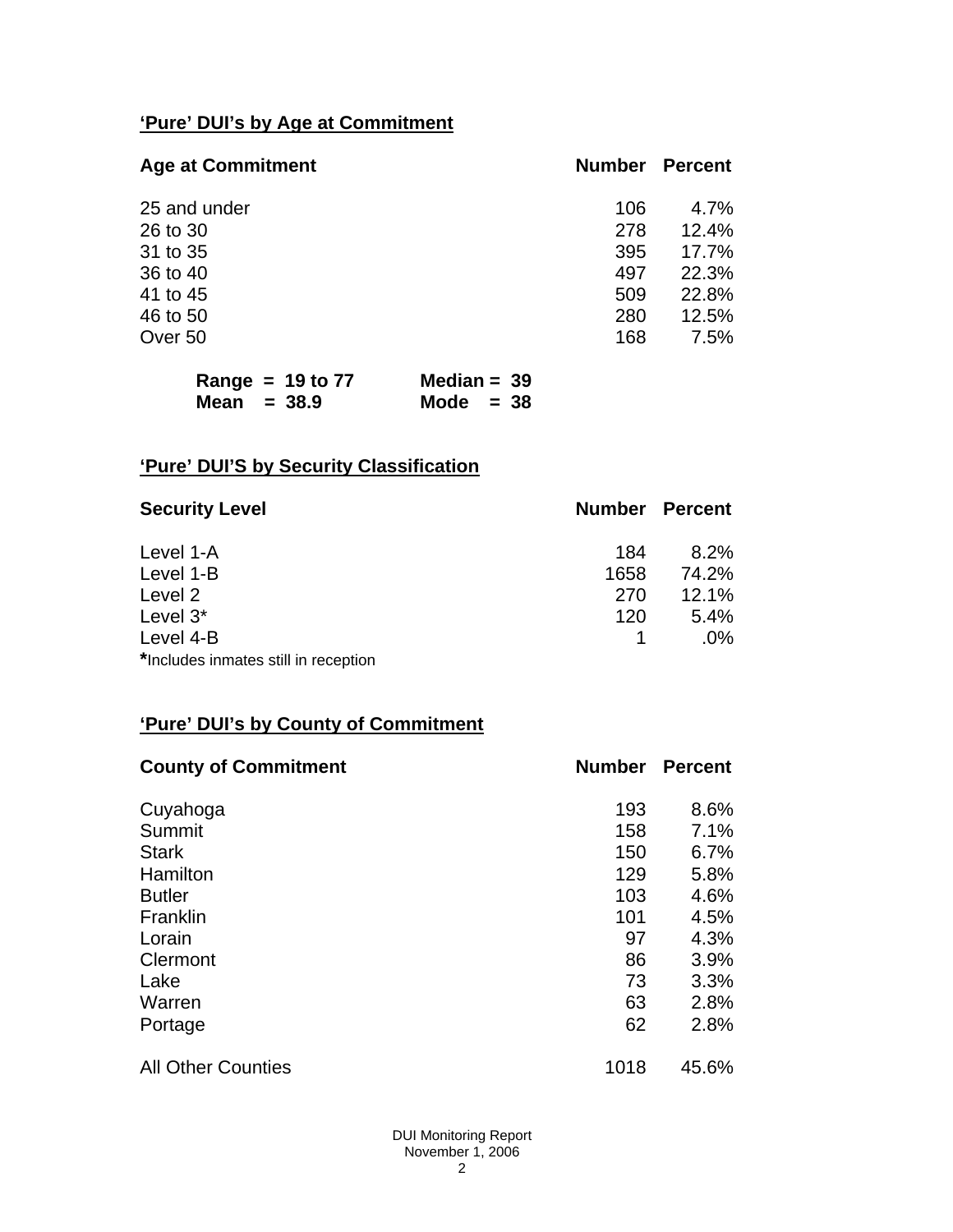# **'Pure' DUI's by Current Status**

| <b>Current Status</b>                  | <b>Number Percent</b> |        |
|----------------------------------------|-----------------------|--------|
| <b>Currently Incarcerated</b>          | 467                   | 20.9%  |
| <b>Judicial Release</b>                | 349                   | 15.6%  |
| <b>Released under PRC</b>              | 771                   | 34.5%  |
| Released to Appeal Bond                | 6                     | .3%    |
| <b>Furlough (Transitional Control)</b> | 76                    | 3.4%   |
| <b>Vacated Sentence</b>                | 10                    | .4%    |
| <b>Court Order</b>                     | 10                    | .4%    |
| Death of Inmate                        | 15                    | $.7\%$ |
| Released at Expiration of Prison Term* | 528                   | 23.6%  |

\*Released without post-release control; of the 838 releases since January 2004, 441 were expiration of prison term (52.6%), compared with 175 inmates released onto PRC (which included 130 males who successfully completed the DUI IPP sentence reduction program, seven females who successfully completed the Camp Meridian IPP program and two females who completed the ORW education intensive program).

# **'Pure' DUI's by Length of Sentence (in months)**

| <b>Length of Sentence</b>        | <b>Number Percent</b> |                 |
|----------------------------------|-----------------------|-----------------|
| Two Months (mandatory sentence)  | 49                    | 2.2%            |
| Three to Six Months              | 277                   | 12.4%           |
| Seven to Eleven Months           | 207                   | 9.3%            |
| <b>Twelve Months</b>             | 582                   | 26.1%           |
| Thirteen to Seventeen Months     | 198                   | 8.9%            |
| <b>Eighteen Months</b>           | 178                   | 8.0%            |
| Nineteen to Twenty-four Months   | 332                   | 14.9%           |
| Twenty-five to Thirty Months     | 157                   | 7.0%            |
| Thirty-one to Thirty-five Months |                       |                 |
| Thirty-six to Forty-seven Months | 143                   | 6.4%            |
| Forty-eight to Fifty-nine Months | 79                    | 3.5%            |
| <b>Sixty Months or more</b>      | 30                    | 1.3%            |
| Mode<br>$= 12$ months<br>Mean    |                       | $= 18.2$ months |

 **Median = 13 months**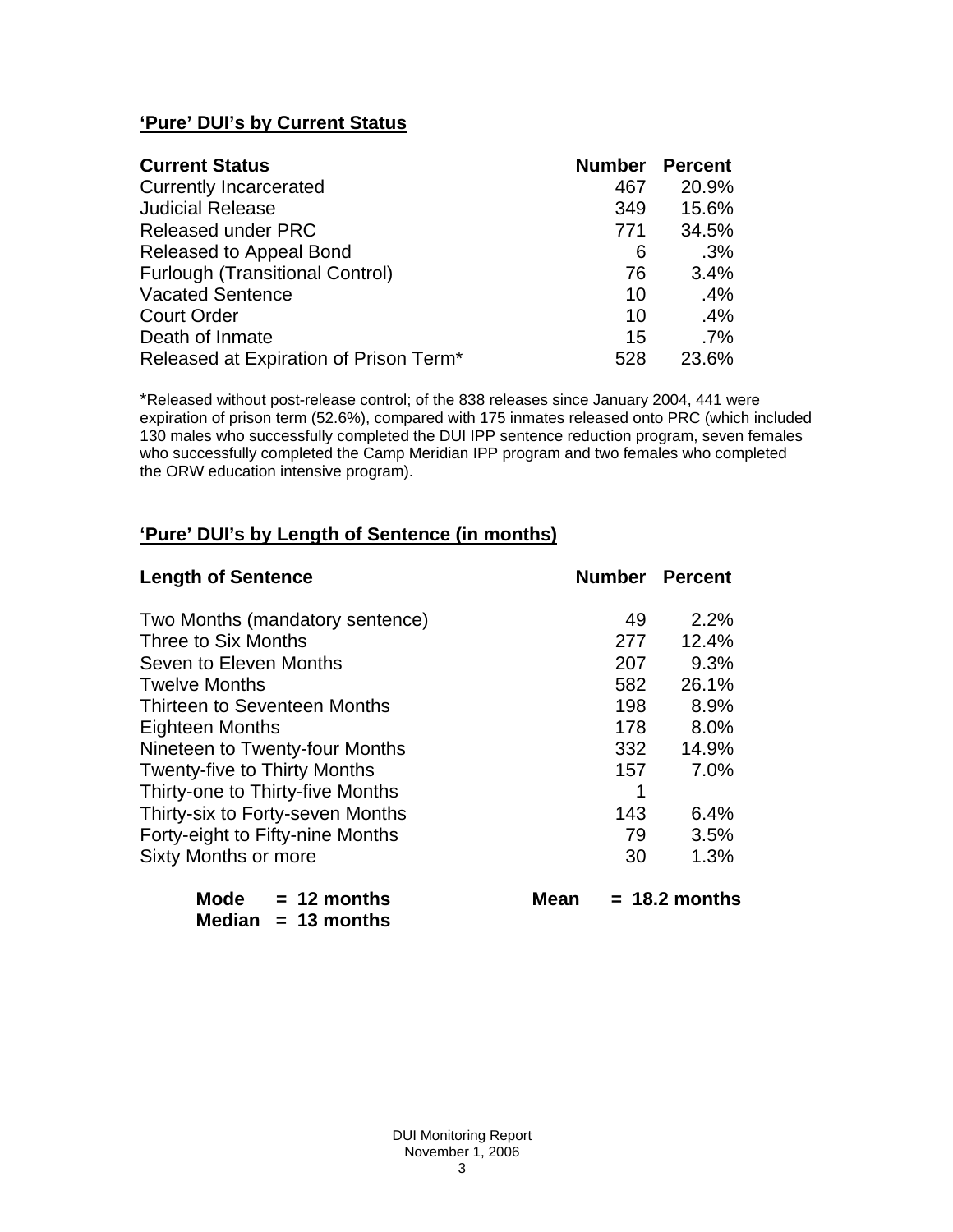# **'Pure' DUI's by Number of Prior Incarcerations**

| <b>Number of Prior Incarcerations</b> | <b>Number Percent</b> |       |
|---------------------------------------|-----------------------|-------|
| None                                  | 1327                  | 59.4% |
| One                                   | 511                   | 22.9% |
| Two                                   | 237                   | 10.6% |
| Three or more                         | 158                   | 7.1%  |

### **'Pure' DUI's Currently Incarcerated by Parent Institution\* (12/1/06)**

| <b>Institution</b>                                    | <b>Number</b>  | <b>Percent</b> | # in<br>Camp   |
|-------------------------------------------------------|----------------|----------------|----------------|
| <b>Allen Correctional Institution</b>                 | 8              | 1.7%           |                |
| <b>Belmont Correctional Institution</b>               | 23             | 4.7%           | 10             |
| <b>Chillicothe Correctional Institution</b>           | 15             | 3.2%           |                |
| <b>Corrections Reception Center</b>                   | 19             | 4.1%           |                |
| Dayton Correctional Institution                       | 3              | .6%            |                |
| <b>Franklin Pre-Release Center</b>                    | $\overline{4}$ | .9%            |                |
| <b>Grafton Correctional Institution</b>               | 9              | 1.9%           |                |
| <b>Hocking Correctional Institution</b>               | 8              | 1.7%           |                |
| <b>Lake Erie Correctional Institution</b>             | 11             | 2.4%           |                |
| <b>Lebanon Correctional Institution</b>               | 3              | .6%            |                |
| <b>London Correctional Institution</b>                | 26             | 5.6%           | 7              |
| <b>Lorain Correctional Institution</b>                | 26             | 5.6%           |                |
| <b>Madison Correctional Institution</b>               | 4              | .6%            |                |
| <b>Mansfield Correctional Institution</b>             | 8              | 1.7%           | 1              |
| <b>Marion Correctional Institution</b>                | 11             | 2.3%           | $\overline{2}$ |
| <b>Noble Correctional Institution</b>                 | 20             | 4.3%           |                |
| <b>North Central Correctional Institution</b>         | 8              | 1.7%           |                |
| <b>North Coast Correctional Treatment Facility</b>    | 138            | 29.5%          | $16***$        |
| <b>Northeast Pre-Release Center</b>                   | 1              | .2%            |                |
| <b>Oakwood Correctional Facility</b>                  | $\overline{2}$ | .4%            |                |
| Ohio Reformatory for Women                            | 10             | 2.1%           |                |
| <b>Ohio State Penitentiary</b>                        | $\overline{2}$ | .4%            | 2              |
| <b>Pickaway Correctional Institution</b>              | 80             | 17.1%          |                |
| <b>Richland Correctional Institution</b>              | 9              | 1.9%           |                |
| <b>Ross Correctional Institution</b>                  | 10             | 2.1%           | 3              |
| Southeastern Correctional Institution                 | $\overline{2}$ | .4%            |                |
| <b>Southern Ohio Correctional Facility</b>            | 1              | .2%            |                |
| <b>Toledo Correctional Institution</b>                | 1              | .2%            | 2              |
| <b>Trumbull Correctional Institution</b><br>$N = 467$ | 5              | 1.1%           | $5***$         |
| $\frac{1}{2}$                                         |                |                |                |

\*Includes inmates out to court \*\*In DUI IPP program at NCCTF

\*\*\*Female inmates in TCI camp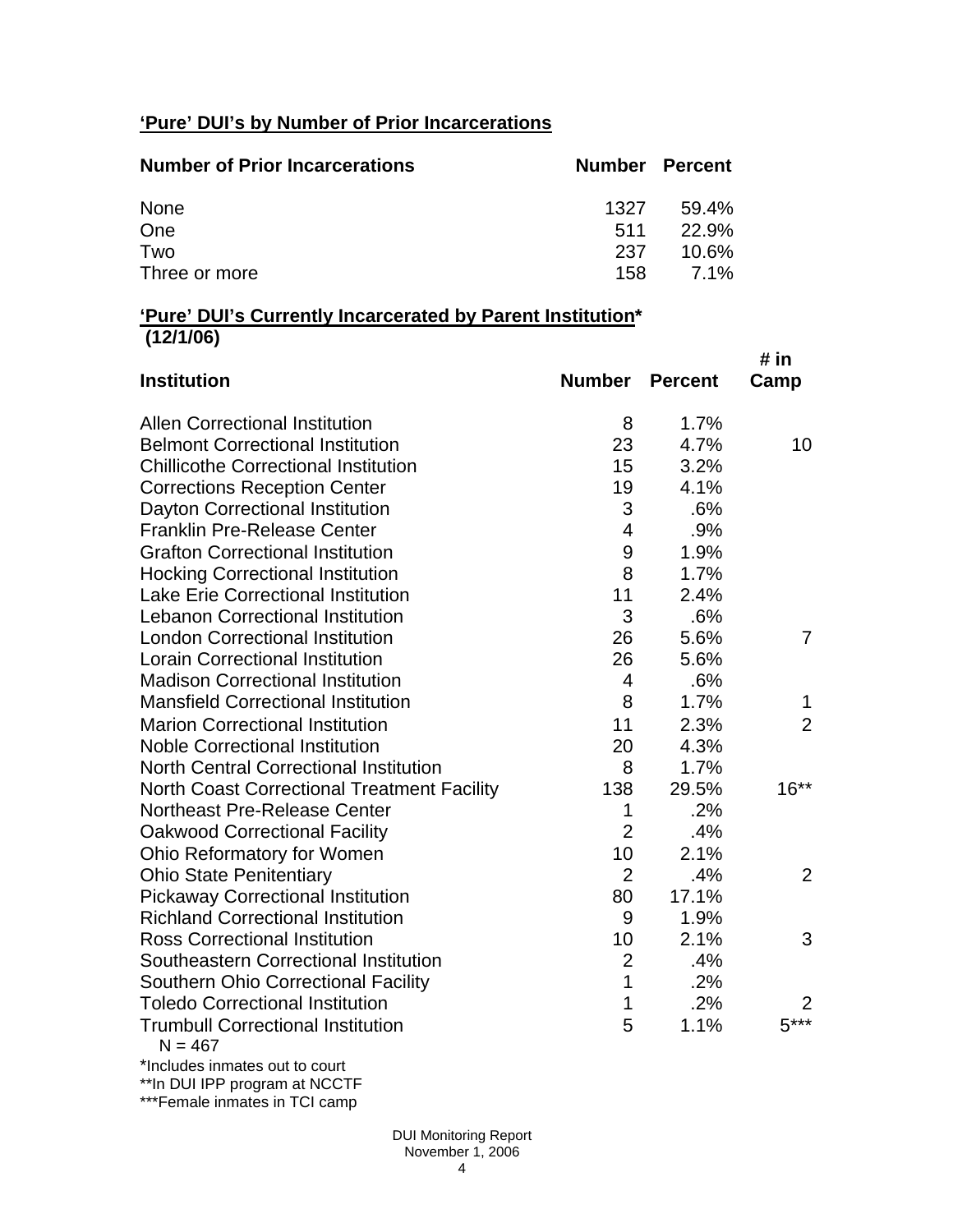# **'PURE' DUI OFFENDERS COMPARISON OF SELECTED RELEASE TYPES DEMOGRAPHICS AND TIME SERVED/TIME SAVED VARIABLES 12/1/06**

|                                                                                | <b>Release Types</b>        |                                |                                                    |                          |                           |                   |                                                     |                                                                 |  |
|--------------------------------------------------------------------------------|-----------------------------|--------------------------------|----------------------------------------------------|--------------------------|---------------------------|-------------------|-----------------------------------------------------|-----------------------------------------------------------------|--|
| <b>Variables</b>                                                               | Post-<br>Release<br>Control |                                | <b>IPP</b> with<br>Post-<br>Release<br>Control**** |                          | Judicial<br>Release       |                   | Expiration<br>of Sentence<br>with No<br>Supervision |                                                                 |  |
|                                                                                | N                           | $\frac{9}{6}$ *                | $\mathsf{N}$                                       | $%$ *                    | N                         | $\%$ *            | N                                                   | $\%$                                                            |  |
| <b>TOTAL</b>                                                                   | 439                         |                                | 321                                                |                          | 349                       |                   | 528                                                 |                                                                 |  |
| Race:<br>White<br>African-American<br><b>Native American</b><br>Asian<br>Other | 416<br>21<br>$\overline{2}$ | 94.8<br>4.8<br>$\overline{.4}$ | 303<br>15<br>1<br>$\overline{2}$                   | 94.4<br>4.7<br>.3<br>6.6 | 328<br>20<br>$\mathbf{1}$ | 94.0<br>5.7<br>.3 | 491<br>33<br>1<br>1<br>$\overline{2}$               | 93.0<br>6.3<br>$\cdot$ .2<br>$\overline{.2}$<br>$\overline{.4}$ |  |
| Gender:<br>Male<br>Female                                                      | 422<br>17                   | 96.1<br>3.9                    | 321                                                | 100.0                    | 312<br>37                 | 89.4<br>10.6      | 493<br>35                                           | 93.4<br>6.6                                                     |  |
| Age:<br>Mean<br>Median<br>Mode                                                 | 37.6<br>37.0<br>36.0***     |                                | 38.5<br>39.0<br>42.0                               |                          | 37.9<br>38.0<br>38.0      |                   | 39.1<br>39.0<br>44.0                                |                                                                 |  |
| <b>Commitment County:</b><br>Major Urban**<br><b>All Others</b>                | 195<br>244                  | 44.4<br>55.6                   | 105<br>216                                         | 32.7<br>67.3             | 112<br>237                | 32.9<br>67.1      | 192<br>336                                          | 36.4<br>63.6                                                    |  |

\*Column totals = 100%

\*\*Cuyahoga, Franklin, Hamilton, Lucas, Montgomery, Stark and Summit

\*\*\*Multiple modes; lowest value is shown

\*\*\*\* Males completing the DUI IPP at NCCTF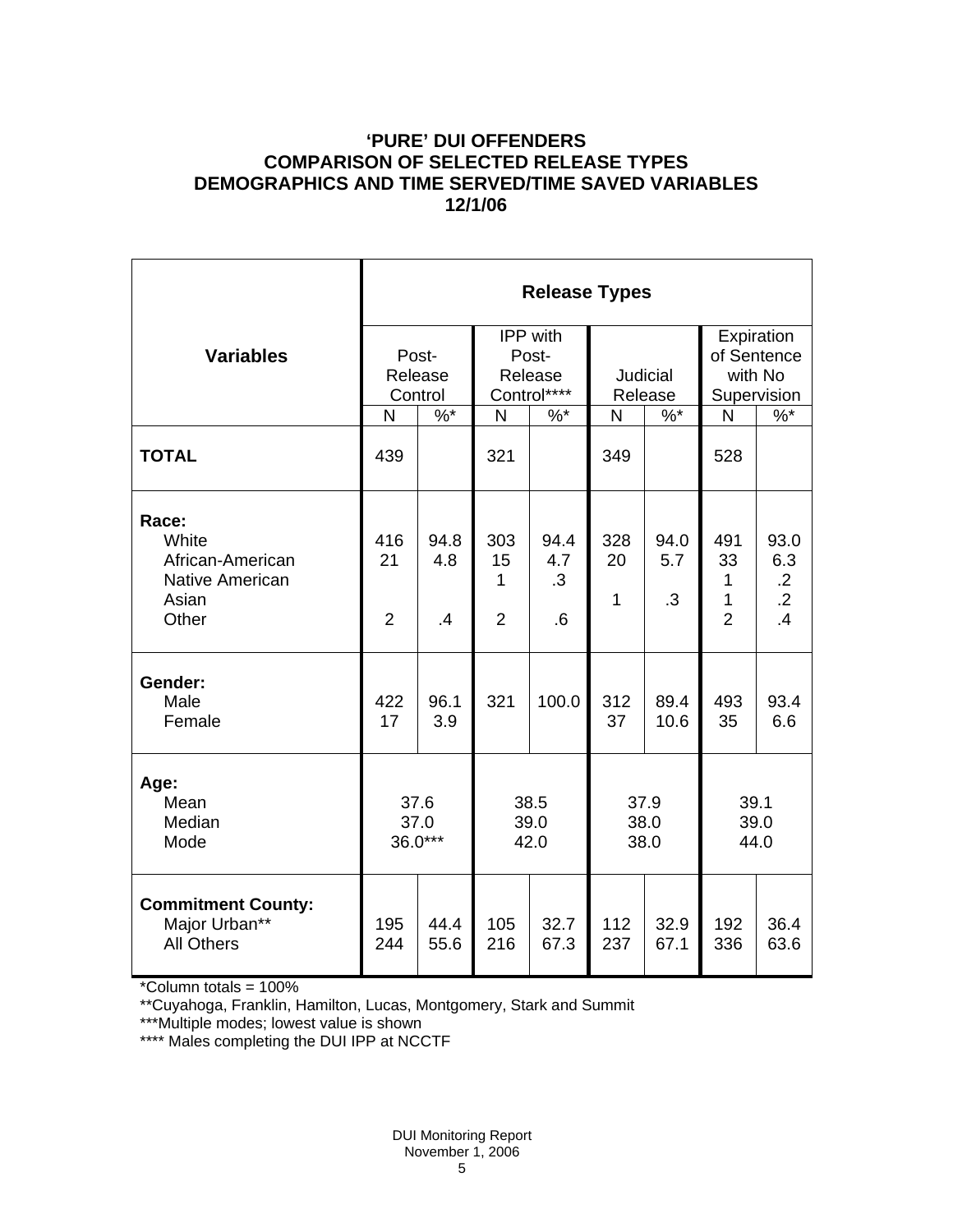|                                                                                       | <b>Release Types</b>        |                              |                                         |                            |                       |                            |                                                       |                             |  |
|---------------------------------------------------------------------------------------|-----------------------------|------------------------------|-----------------------------------------|----------------------------|-----------------------|----------------------------|-------------------------------------------------------|-----------------------------|--|
| <b>Variables</b>                                                                      | Post-<br>Release<br>Control |                              | IPP with<br>Post-<br>Release<br>Control |                            | Judicial<br>Release   |                            | Expiration of<br>Sentence<br>(with No<br>Supervision) |                             |  |
|                                                                                       | N                           | $\%^{*}$                     | N                                       | $\%$ *                     |                       | N<br>$\%$ *                |                                                       | $\frac{9}{6}$               |  |
| <b>Sentence Length</b><br>(Months):<br>Mean<br>Median<br>Mode                         | 11.6<br>12.0<br>12.0        |                              | 19.1<br>16.0<br>12.0                    |                            | 19.6<br>18.0<br>12.0  |                            | 13.9<br>12.0<br>12.0                                  |                             |  |
| <b>Number of Priors:</b><br>None<br>One<br>Two<br>Three or More                       | 236<br>107<br>46<br>50      | 53.8<br>24.4<br>10.5<br>11.4 | 214<br>75<br>23<br>9                    | 66.7<br>23.4<br>7.2<br>2.8 | 237<br>57<br>33<br>22 | 67.9<br>16.3<br>9.5<br>6.3 | 313<br>123<br>53<br>39                                | 59.3<br>23.3<br>10.0<br>7.4 |  |
| <b>Time Served (Months):</b><br>Mean<br>Median<br>Mode                                | 9.2<br>7.9<br>$4.6**$       |                              | 6.6<br>5.4<br>5.7                       |                            | 5.7<br>3.7<br>2.2     |                            | 10.9<br>8.7<br>5.3                                    |                             |  |
| <b>Time Saved Through</b><br><b>Early Release (Months):</b><br>Mean<br>Median<br>Mode | N/A                         |                              | 11.2<br>7.5<br>$6.1***$                 |                            | 13.6<br>11.5<br>9.2   |                            | N/A                                                   |                             |  |

\*Column totals = 100%

\*\*Multiple modes; lowest value is shown